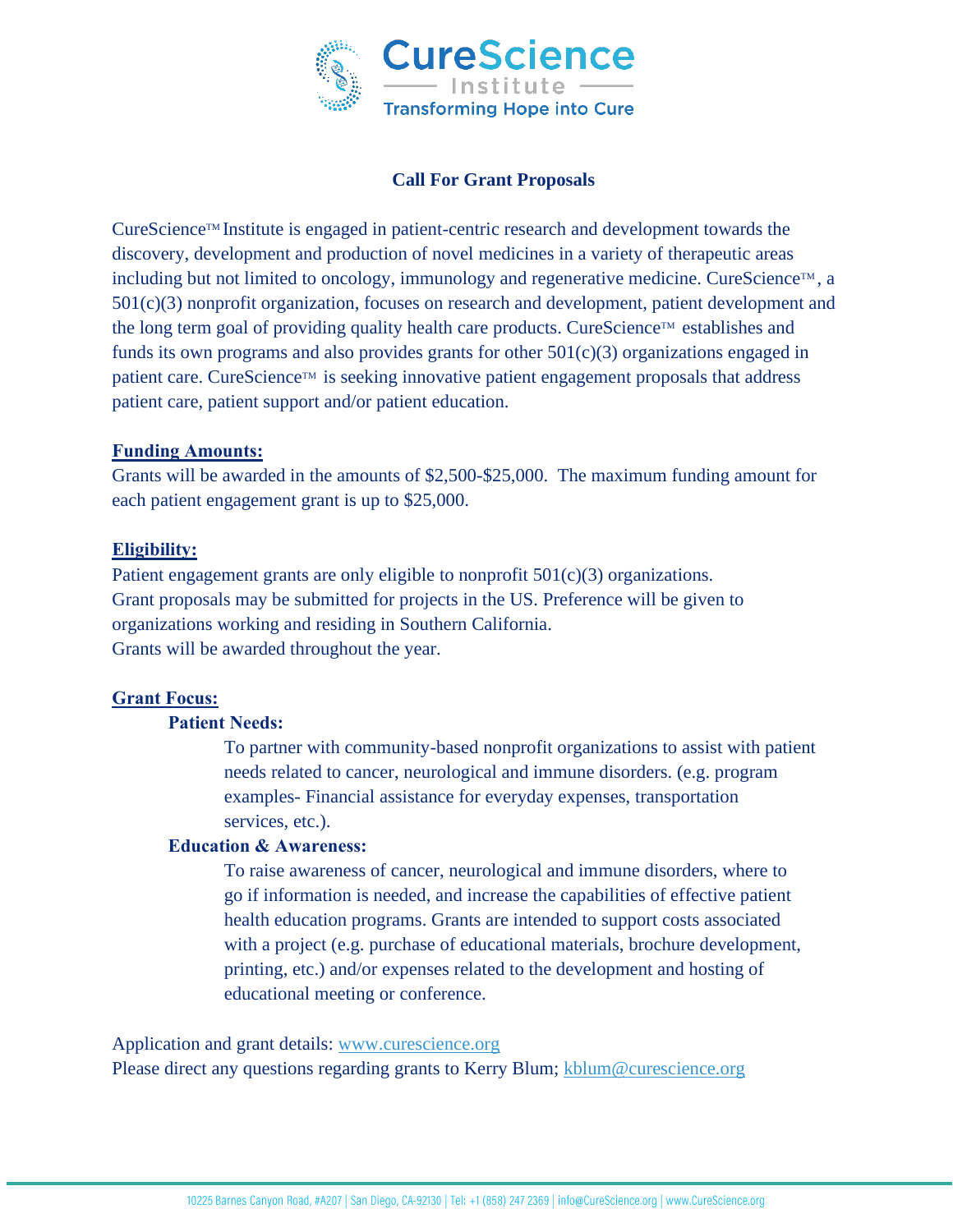

#### **Application**

Grant proposals must be mailed in pdf format to info@curescience.org. Proposals that are sent by fax or mail will not be accepted. Incomplete proposals will not be accepted. Proposals should be a maximum of 6 pages, in Arial font, font size 10. The proof of nonprofit status does not count towards the 6-page maximum. Organizations applying must be exempt from federal tax as defined by Section  $501(c)(3)$  of the Internal Revenue Code and be designated as a public charity (and not a private foundation) as defined by Section 509(a)(1) or 509(a)(2) or 170(b)(1)(A)(I-VI) of the Internal Revenue Code; or an exempt operating foundation as defined by Section  $4940(d)(2)$ . A Form 990 is required as well as copies of certification. Please submit grant application and proof of nonprofit status all in one email; do not submit separately.

Proposals must include the following sections, in the order provided herein:

- 1. Program/Project Title
- 2. Name and website of the organization requesting the grant
- 3. Name and contact information for the person submitting the proposal
- 4. Brief description of your organization's activities and mission
- 5. Program/Project Goals & Objectives
- 6. Statement of Need
- 7. Program/Project Description and Outline 1 Page
- 8. Time line of activities, including anticipated completion of the program/project
- 9. Itemized Budget with a brief description of how funds will be used
	- a. Personnel Costs
	- b. Supplies
	- c. Equipment
	- d. Patient Care Costs
	- e. Travel
	- f. Other Expenses (lease explain)
	- g. Total Actual Expenses (total a-f above)
- 10. Target Audience
- 11. Number of Attendees/Participants Anticipated if applicable
- 12. Marketing Plan
- 13. Program/Project Evaluation
- 14. If your Program/Project includes sponsors, exhibits, or other commercial support,
- provide the sponosr/exibitor/commercial supporter benefits
- 15. Short Summary of the project/grant request (2-3 sentences maximum)and
- picture/logo to be published on our website if grant is awarded
- 16. Proof of Nonprofit status (such as a certified copy of the nonprofit's certificate of
- incorporation)

#### Notification:

All grant proposal submissions will be acknowledged by email upon receipt. Those who submitted complete grant proposals will also receive official notification of CureScience<sup>TM</sup> decision by email. CureScience<sup>TM</sup> has assembled a committee to review Grant Proposal submissions, and a set of objective criteria will be used to select proposed programs/projects for funding. Decisions are made at the sole discretion of CureScience™and